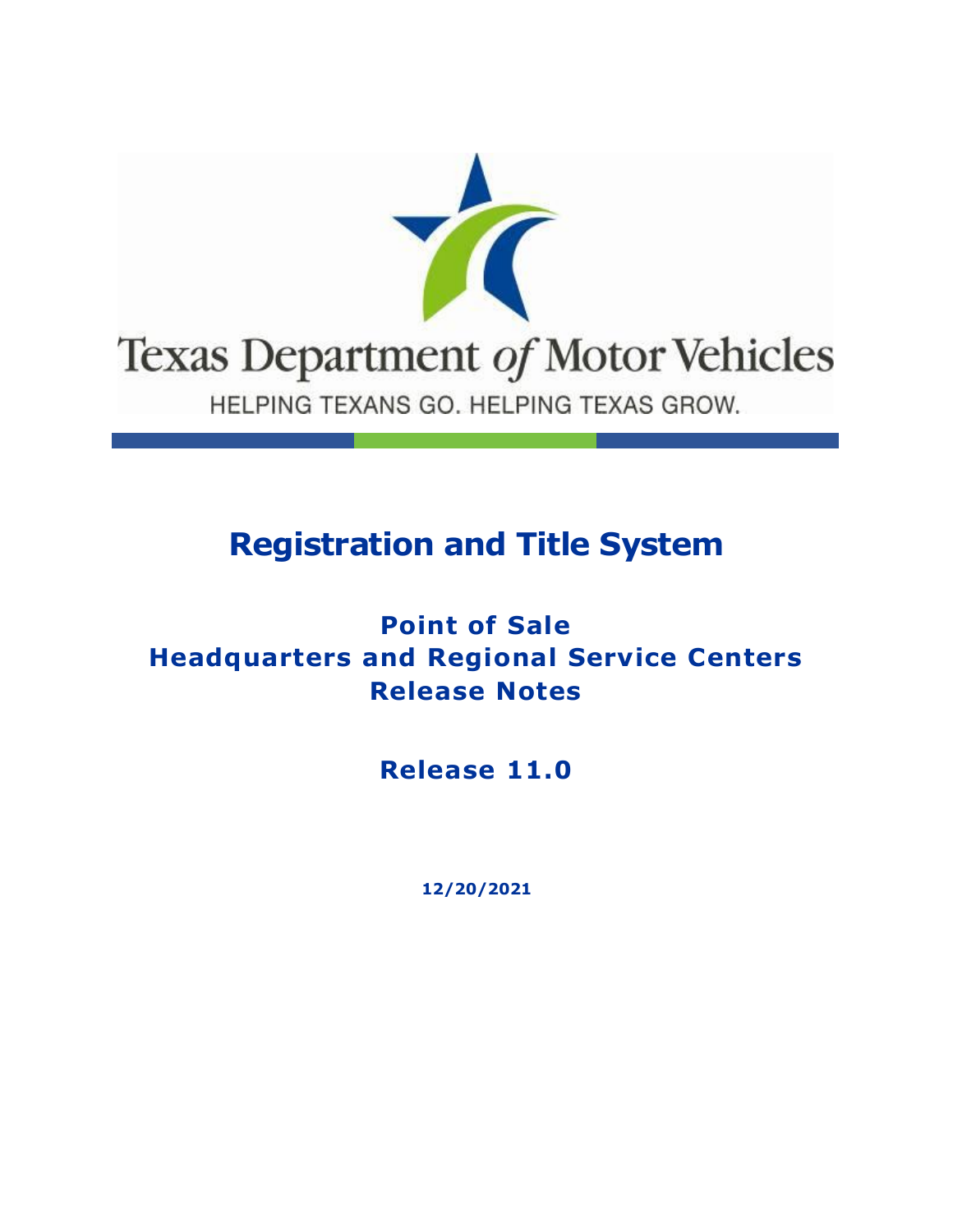

# **Contents**

#### **Table 1: Revision Table**

| Version | <b>Date</b> | <b>Description</b> | <b>Author</b> |
|---------|-------------|--------------------|---------------|
| 1.0     | 12/20/2021  | Initial document   | DeMar         |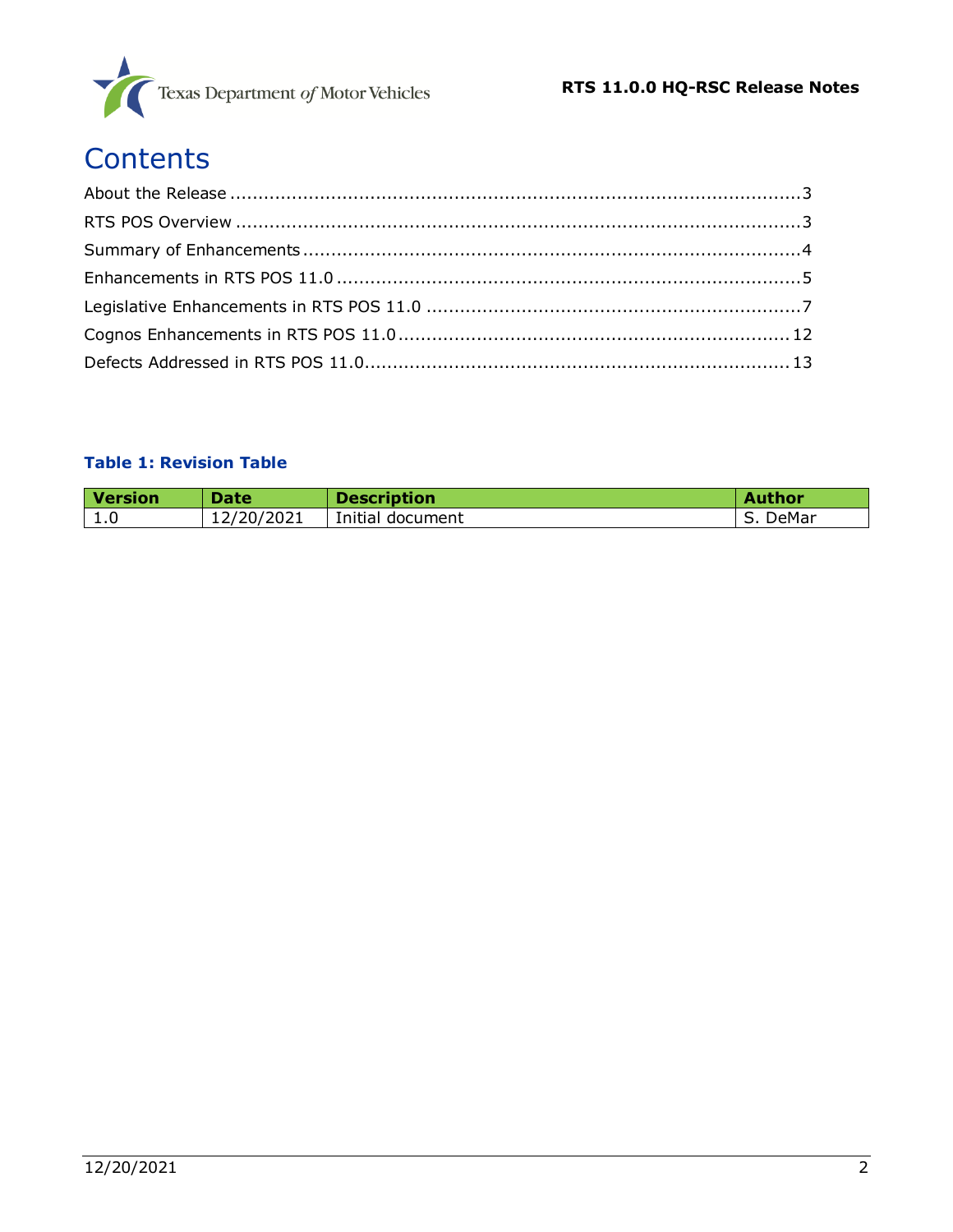

### <span id="page-2-0"></span>About the Release

These Release Notes contain information about new features, enhancements, and reported issues resolved in this release of the Registration and Title System Point of Sale (RTS POS).

Release Notes are located under the **Release Notes & Support** tab on the TAC Hub [\(www.txdmv.gov/tax-assessor-collectors\)](http://www.txdmv.gov/tax-assessor-collectors).

| <b>Webinars &amp; Presentations</b> | Release Notes & Support | Resources | <b>Training</b> | <b>Equipment Guide</b> |  |
|-------------------------------------|-------------------------|-----------|-----------------|------------------------|--|
|                                     |                         |           |                 |                        |  |
| RTS Release Notes                   |                         |           |                 |                        |  |
| > RTS 10.1.0                        |                         |           |                 |                        |  |
| > RTS 9.9.0                         |                         |           |                 |                        |  |
| > RTS 9.8.0                         |                         |           |                 |                        |  |
| > RTS 9.7.0                         |                         |           |                 |                        |  |
| ETS 9.6.2                           |                         |           |                 |                        |  |
| RTS 9.6.1                           |                         |           |                 |                        |  |
| ETS 9.6.0                           |                         |           |                 |                        |  |
| > RTS 9.5.1                         |                         |           |                 |                        |  |
| > RTS 9.5.0                         |                         |           |                 |                        |  |

### <span id="page-2-1"></span>RTS POS Overview

The refactored RTS POS is a web-based application designed to process vehicle registrations, titles, and temporary permits for Texas motorists. RTS POS provides functions for cash accounting, funds allocations, and a full audit trail along with inventory control for license plates, windshield/plate stickers, and temporary permits.

#### **Getting Help**

When logged in to the RTS POS, you can display reference information about using the RTS POS and get specific application-level help.

- To get application-level help, click **Help** on the page you are viewing
- To see the entire user assistance web site, select **Help** > **User Guide** on the main page action bar.

#### **Additional Resources**

For additional resources for the RTS POS, see the TAC hub [\(www.txdmv.gov/tax-assessor](http://www.txdmv.gov/tax-assessor-collectors)[collectors\)](http://www.txdmv.gov/tax-assessor-collectors). Open the **Resources** tab, select **Publications & Manuals** | **TAC** | **RTS Support**.

| <b>Publications &amp; Manuals</b>                            |                                                              |  |  |
|--------------------------------------------------------------|--------------------------------------------------------------|--|--|
| <b>Dealers</b><br><b>Motorists</b>                           | <b>Motor Carriers</b><br>Other<br>TAC                        |  |  |
| Category                                                     | RTS Support                                                  |  |  |
| D. Tax Assessor-Collectors<br>D InfoXchanges & Presentations | Accessing DTA Files                                          |  |  |
| D. Foreclosure Charts                                        | Adding a Coones Report User                                  |  |  |
| <sup>D</sup> Reference<br>RTS Support                        | Cognos Report Title & Data Content Job Aid                   |  |  |
| D. RTS Release Notes                                         | <b>Cognos Reports</b>                                        |  |  |
| <sup>D</sup> Duick Reference<br>D. webAGENT                  | Cognos Reports Crosswalk Table Tent                          |  |  |
| $D$ LMS                                                      | Customizable Press Release: Delinquent Transfer Notification |  |  |
|                                                              | Daily Reconciliation Reports Job Aid                         |  |  |
|                                                              | FAQs: Cognos Reporting                                       |  |  |
|                                                              | FAQs: RTS Point of Sale                                      |  |  |
|                                                              | FAQs: RTS Search by Owner                                    |  |  |
|                                                              | How to Print a Cognos Report                                 |  |  |
|                                                              | Job Aid Coonas Reports Length of Availability                |  |  |
|                                                              | lem due Privative Terr                                       |  |  |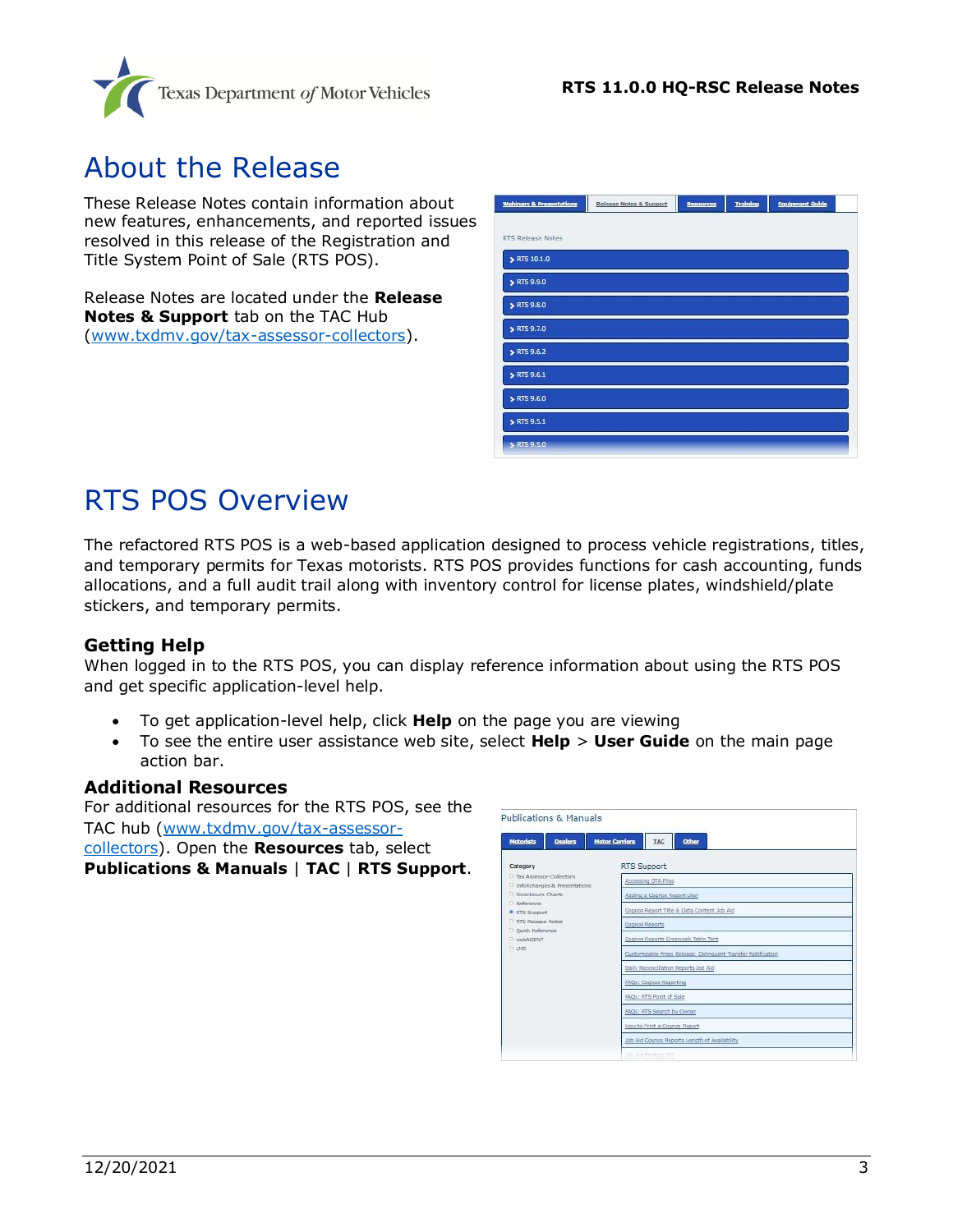

# <span id="page-3-0"></span>Summary of Enhancements

| <b>RRTS-2140</b> | Resolved Inability to Process Disabled Placard Transactions with Other<br>Transactions for the Same Customer                                         |
|------------------|------------------------------------------------------------------------------------------------------------------------------------------------------|
| <b>RRTS-6585</b> | Removed the Check No. field from the Funds Key Selection screen (KEY021) and<br>Disabled the Check radio button on the Funds Payment screen (ACC020) |
| RRTS-29097       | Added Hot Keys on the TTL018 (CCO) screen for Local Print and Batch Print<br>Options                                                                 |
| RRTS-29372       | New Louisiana State University Purple (crossover) Specialty License Plate                                                                            |
| RRTS-29506       | Resolved an Error when Modifying an Off-Highway Vehicle                                                                                              |
| RRTS-28906       | New Presidential Service Badge Recipients Specialty License Plate (HB 1081)                                                                          |
| RRTS-29012       | New Borinqueneers Congressional Gold Medal Specialty License Plate (HB 912)                                                                          |
| RRTS-29016       | New Specialty License Plate: Family First (SB 1123)                                                                                                  |
| RRTS-29018       | New Specialty License Plate: Make-A-Wish (HB 1863)                                                                                                   |
| RRTS-29030       | New U.S. Navy Submarine Service (Officer & Enlisted) Specialty License Plate (SB<br>791)                                                             |
| RRTS-29669       | Added the ISA to Disabled Veteran License Plates (SB 792)                                                                                            |
| COG-535          | Updated the EFT Remittances New Order Vendor Specialty Plates Report                                                                                 |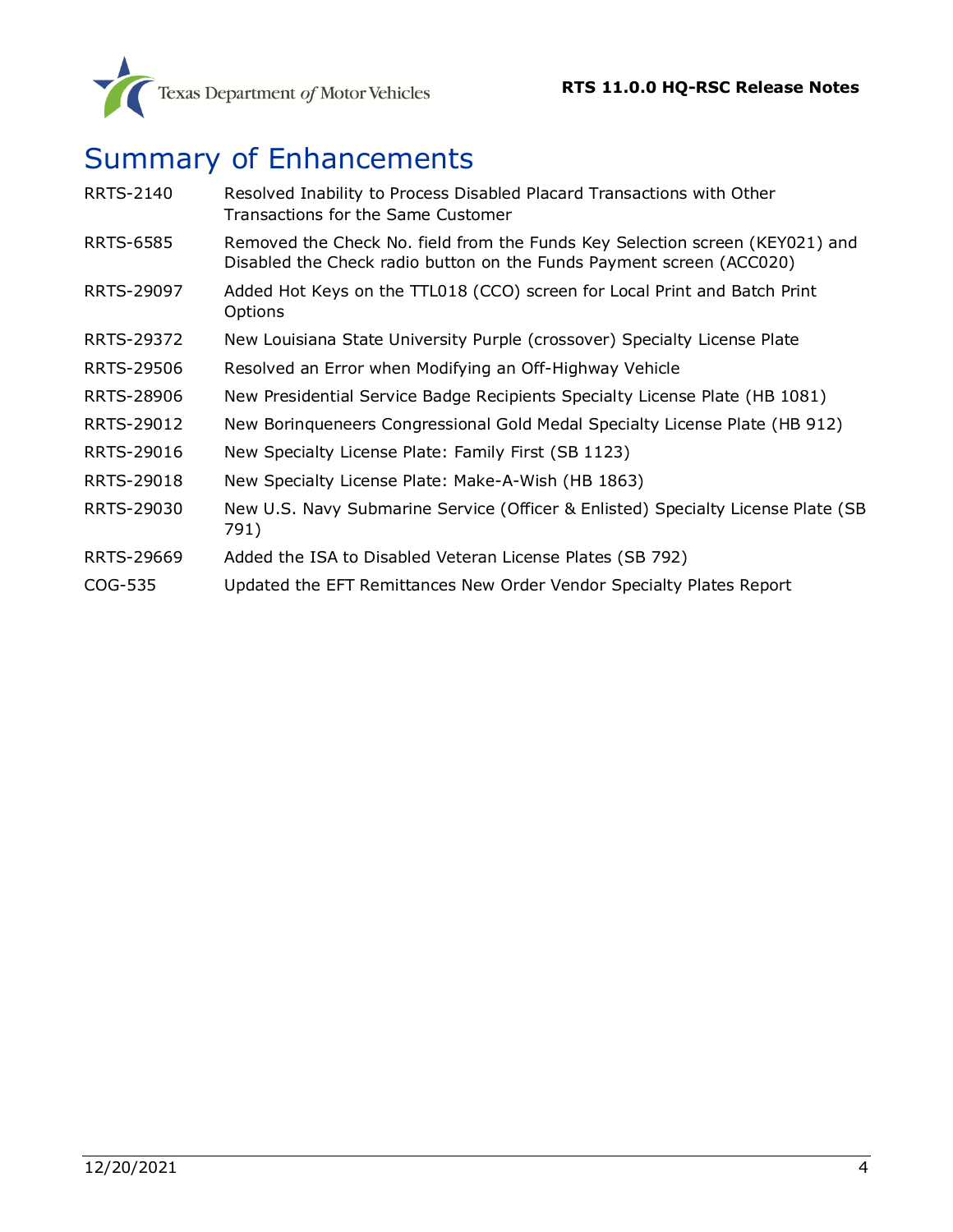

### <span id="page-4-0"></span>Enhancements in RTS POS 11.0

#### <span id="page-4-1"></span>**[RRTS-2140](https://jira.txdmv.gov/browse/RRTS-2140) Resolved Inability to Process Disabled Placard Transactions with Other Transactions for the Same Customer**

**Previously:** Cannot process a disabled placard transaction with other transactions for the same customer.

**Change:** Able to process a disabled placard transaction with other transactions for the same customer.

#### <span id="page-4-2"></span>**RRTS-6585 Removed the Check No. field from the Funds Key Selection screen (KEY021) and Disabled the Check radio button on the Funds Payment screen (ACC020)**

**Previously:** Prior to January 2014, if a county paid their remittance with a check, users selected **Check** as the method of payment on the **Funds Payment** (ACC020) screen, and then entered the check number on the **Funds Key Selection** (KEY021) screen.

**Change:** Acceptance of checks for funds remittance was eliminated in January 2014, so there is no longer a need for the counties to select **Check** as method of payment and enter a check number. **Check** as method of payment on the **Funds Payment** (ACC020) screen was removed, in addition to the **Check No.** field on the **Funds Key Selection** (KEY021).

#### <span id="page-4-3"></span>**RRTS-29097 Added Hot Keys on the TTL018 (CCO) screen for Local Print and Batch Print Options**

**Previously:** On CCO TTL018, the user had to use a mouse to toggle between the two radio buttons (Local Print and Batch Print).

**Change:** The user can now use Hot Keys on the CCO TTL018 screen to toggle between Batch Print and Local Print.

|                   | Texas Department of Motor Vehicles<br>HELPING TEXANS GO. HELPING TEXAS GROW. |                                                         |                      | <b>REGISTRATION &amp; TITLE SYSTEM</b> |                                                    |               |                |      |
|-------------------|------------------------------------------------------------------------------|---------------------------------------------------------|----------------------|----------------------------------------|----------------------------------------------------|---------------|----------------|------|
| Customer          | <b>Miscellaneous</b>                                                         | Reports                                                 | <b>Local Options</b> | Accounting                             | Inventory                                          | Funds         | Exit           | Help |
| <b>CCO TTL018</b> |                                                                              |                                                         |                      |                                        |                                                    |               |                |      |
|                   | Plate:                                                                       | 11LJD <sub>2</sub>                                      |                      | Owner Name:                            |                                                    |               |                |      |
|                   | Expires:<br>Year/Make:                                                       | 2021<br>11 <sub>1</sub><br>2001 INTL                    |                      | <b>AFASDFA AFASDFAF</b>                |                                                    |               |                |      |
|                   | VIN:<br>Doc No:<br>Issued:                                                   | 07782944437094752<br><b>REGULAR TITLE</b><br>09/07/2021 | 2HSFBG2RXKC011311    | <b>LIZ'S LOANS</b><br>P O BOX 782      | 1st LIEN DATE: 08/31/2021<br>SAN ANTONIO, TX 78231 |               |                |      |
|                   | <b>Suspected Fraud:</b><br>Identification                                    |                                                         |                      |                                        |                                                    |               |                |      |
|                   | Release of Lien                                                              |                                                         |                      | <b>DIESEL</b>                          |                                                    |               |                |      |
|                   | Power of Attorney                                                            |                                                         |                      | <b>PAPER TITLE</b>                     |                                                    |               |                |      |
|                   | Letter of Authorization                                                      |                                                         |                      |                                        |                                                    |               |                |      |
|                   | <b>Batch Print</b><br>C Local Print                                          |                                                         |                      | Mail-In<br>No Charge                   |                                                    |               | Fee to Charge: |      |
|                   |                                                                              | Enter                                                   | Cancel               | Help                                   | <b>Owner Address</b>                               | <b>Brands</b> |                |      |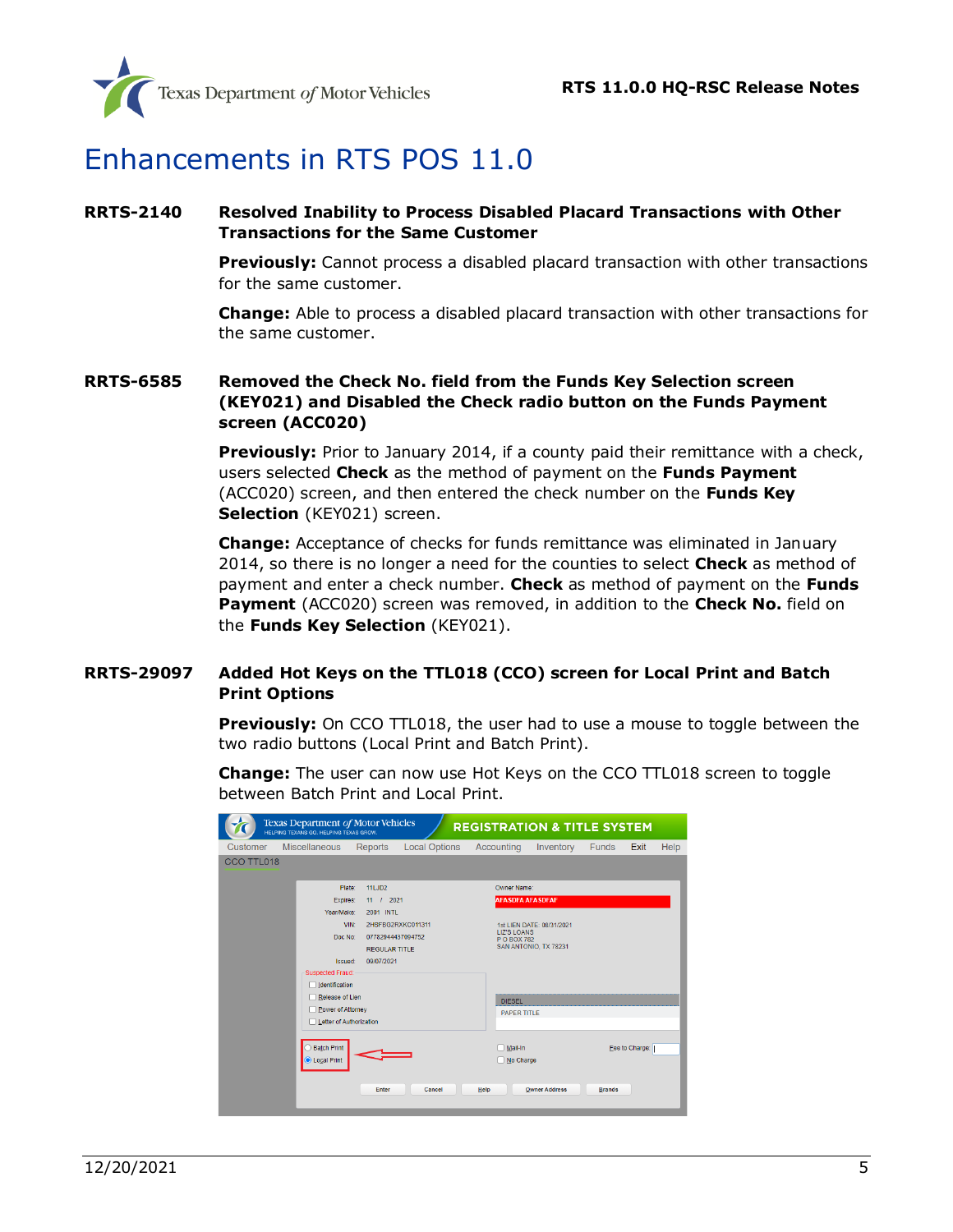

#### <span id="page-5-0"></span>**RRTS-29372 New Louisiana State University Purple (crossover) Specialty License Plate**

The new Louisiana State University (LSU) Purple crossover plate has 6 characters while the motorcycle plate has only 5 characters.



The new LSU Purple crossover plate is available for the following Registration Classes.

| 25, 26 | <b>PASSENGER</b>               |
|--------|--------------------------------|
| 35, 36 | <b>TRUCK</b>                   |
| 20, 22 | MOPED, MOTORCYCLE              |
| 37, 38 | <b>TRAILER, TRAVEL TRAILER</b> |

The new LSU Purple crossover plate is available in the My Plates program as a category C (personalized) and a category D (Background Only) for the terms and prices below:

|                   | One year | <b>Three-year</b> | Five-year |
|-------------------|----------|-------------------|-----------|
| <b>Background</b> | \$50.00  | \$130.00          | \$175.00  |
| Personalized      | \$150.00 | \$400.00          | \$450.00  |

New orders for the existing state LSU collegiate specialty license plate are discontinued, but renewals, replacements, exchanges, and title transactions can still occur.

#### <span id="page-5-1"></span>**[RRTS-29506](https://jira.txdmv.gov/browse/RRTS-29506) Resolved an Error when Modifying an Off-Highway Vehicle**

**Previously:** When modifying a non-titled vehicle registration for Vehicle Class = OFFHWY and Reg Class = 7, the user received the **REGPLTCD IS REQUIRED FOR THIS FUNCTION** error message.

**Change:** The error message no longer displays, and the transaction can continue.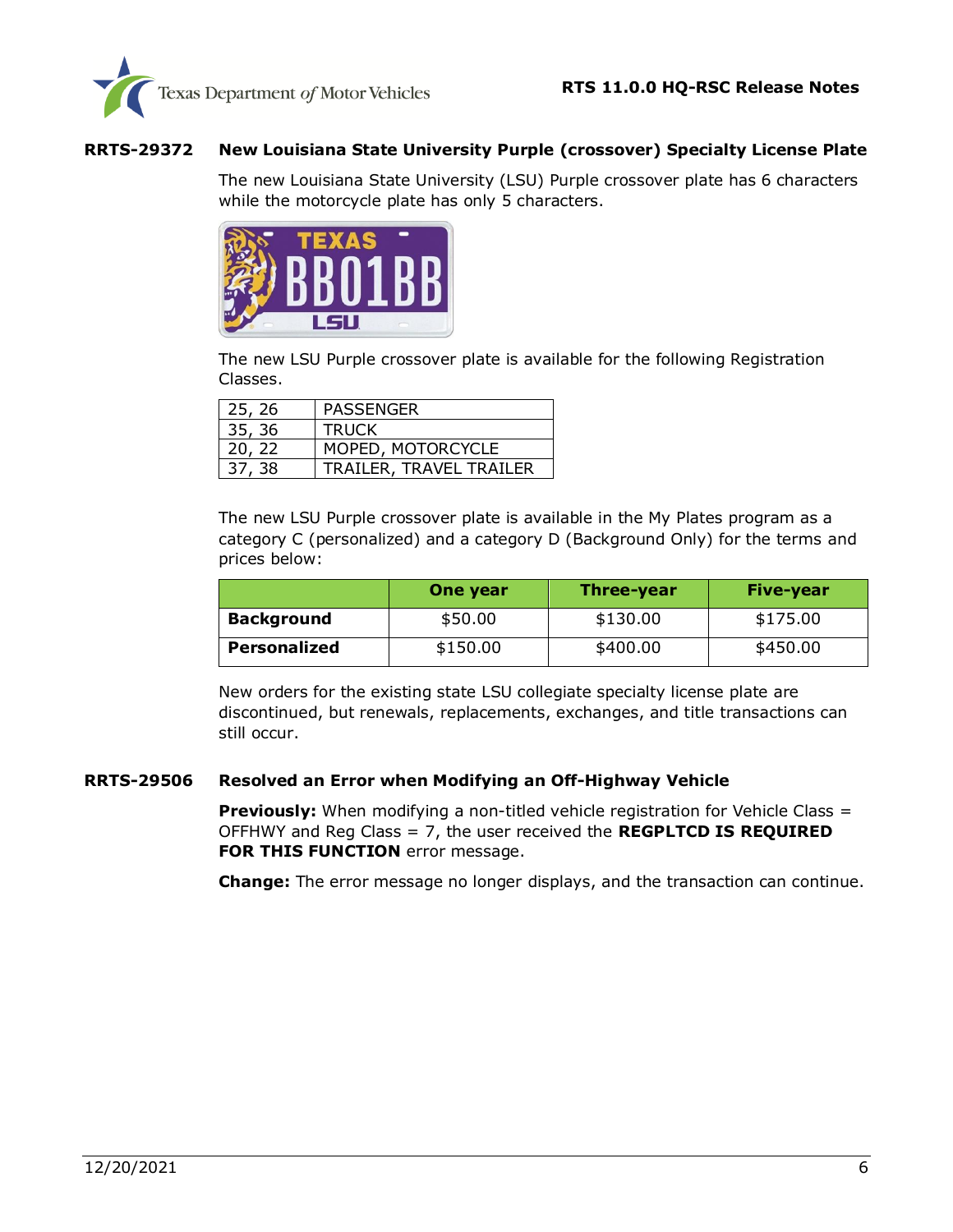

### <span id="page-6-0"></span>Legislative Enhancements in RTS POS 11.0

#### <span id="page-6-1"></span>**RRTS-28906 New Presidential Service Badge Recipients Specialty License Plate (HB 1081)**

The Presidential Service Badge is a badge of the United States military issued to service members who serve as full-time military staff to the President of the United States. Each badge is stamped with a unique serial number which, when issued, associates that badge with a specific individual.

The Presidential Service Badge specialty license plate is available for the following Registration Classes.

| 25, 26 | PASSENGER               |
|--------|-------------------------|
| 35, 36 | <b>TRUCK</b>            |
| 20, 22 | MOPED, MOTORCYCLE       |
| 37, 38 | TRAILER, TRAVEL TRAILER |

Users of this plate will pay registration and local fees. There is no specialty plate fee, but registration and local fees must be paid.



The Presidential Service Badge Disabled Veteran specialty license plate is available for the following Registration Classes.

| 25, 26 | <b>PASSENGER</b>  |
|--------|-------------------|
| 35, 36 | <b>TRUCK</b>      |
| 20, 22 | MOPED, MOTORCYCLE |

For Disabled Veterans, the first set has a \$3 specialty plate fee and no registration or local fees. Additional sets have no specialty plate fee but have registration and local fees.

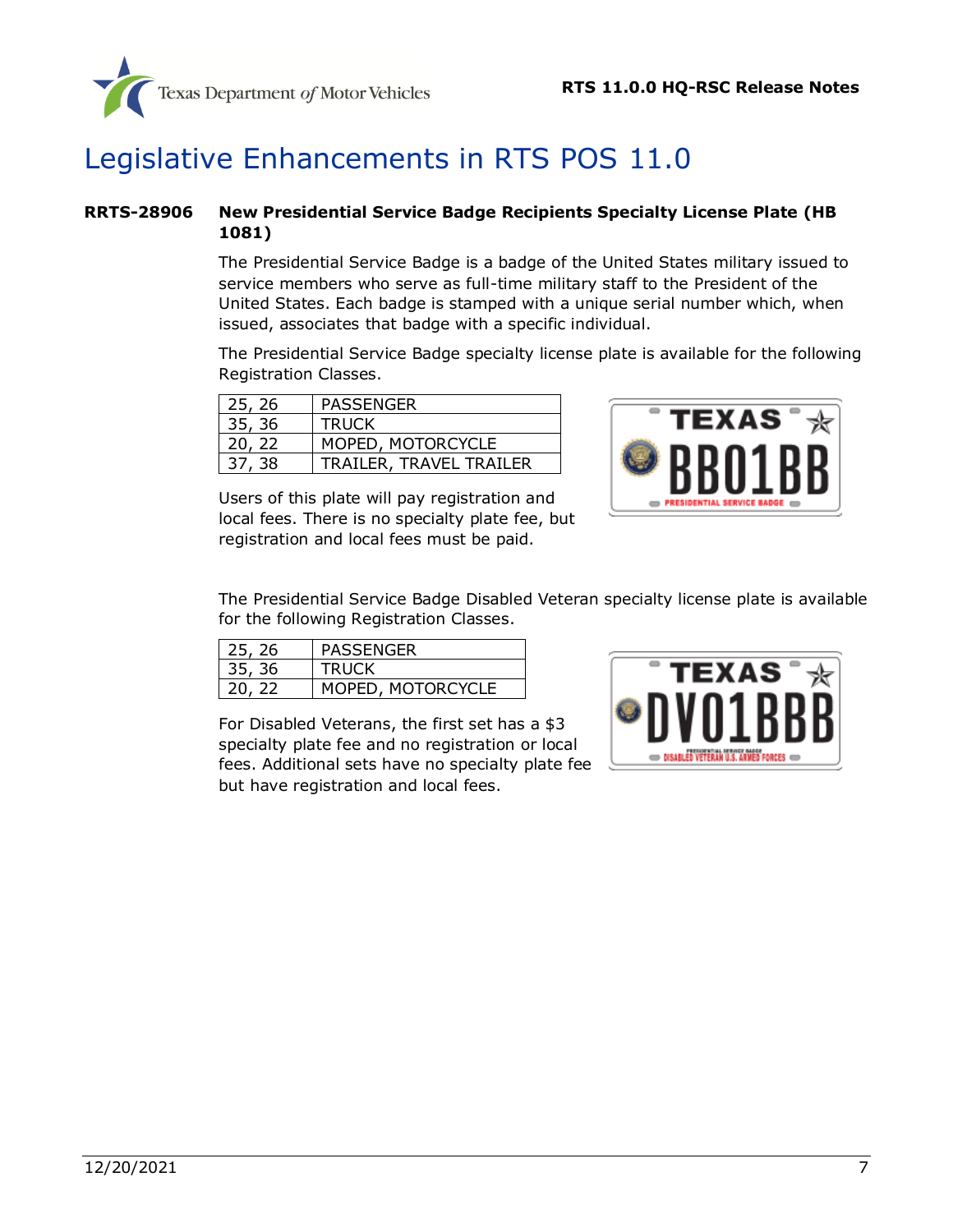

#### <span id="page-7-0"></span>**RRTS-29012 New Borinqueneers Congressional Gold Medal Specialty License Plate (HB 912)**

The Borinqueneers Congressional Gold Medal is a Congressional Gold Medal awarded to Puerto Rico's 65th Infantry Regiment. This specialty license plate displays the Borinqueneers Congressional Gold Medal emblem and the words **Borinqueneers Congressional Gold Medal** at the bottom of each plate. Unless personalized, the specialty license plate pattern must start or end with the letter **B**. For personalized Disabled Veteran plates, the personalized pattern must have the letters "DV" either at the front or the end of the pattern.





The Borinqueneers Congressional Gold Medal specialty license plate is available for the following Registration Classes.

| 25, 26 | PASSENGER         |
|--------|-------------------|
| 35, 36 | <b>TRUCK</b>      |
| 20, 22 | MOPED, MOTORCYCLE |

The first set has no specialty plate fee, nor registration and local fees. Additional sets have no specialty plate fee but have registration and local fees.

For Disabled Veterans, the first set has a \$3 specialty plate fee and no registration or local fees. Additional sets have no specialty plate fee and have registration and local fees.

#### <span id="page-7-1"></span>**[RRTS-29016](https://jira.txdmv.gov/browse/RRTS-29016) New Specialty License Plate: Family First (SB 1123)**

The Family First specialty license plate is available for the following Registration Classes.

| 25, 26 | <b>PASSENGER</b>        |
|--------|-------------------------|
| 35, 36 | <b>TRUCK</b>            |
| 20, 22 | MOPED, MOTORCYCLE       |
| 37, 38 | TRAILER, TRAVEL TRAILER |

From the \$30 specialty plate fee, \$22 goes to an account created by the Comptroller of Public Accounts. Money deposited to that account may be used only by the Texas Education Agency to make grants to a nonprofit organization whose primary purpose is promoting in schools the importance of fatherhood.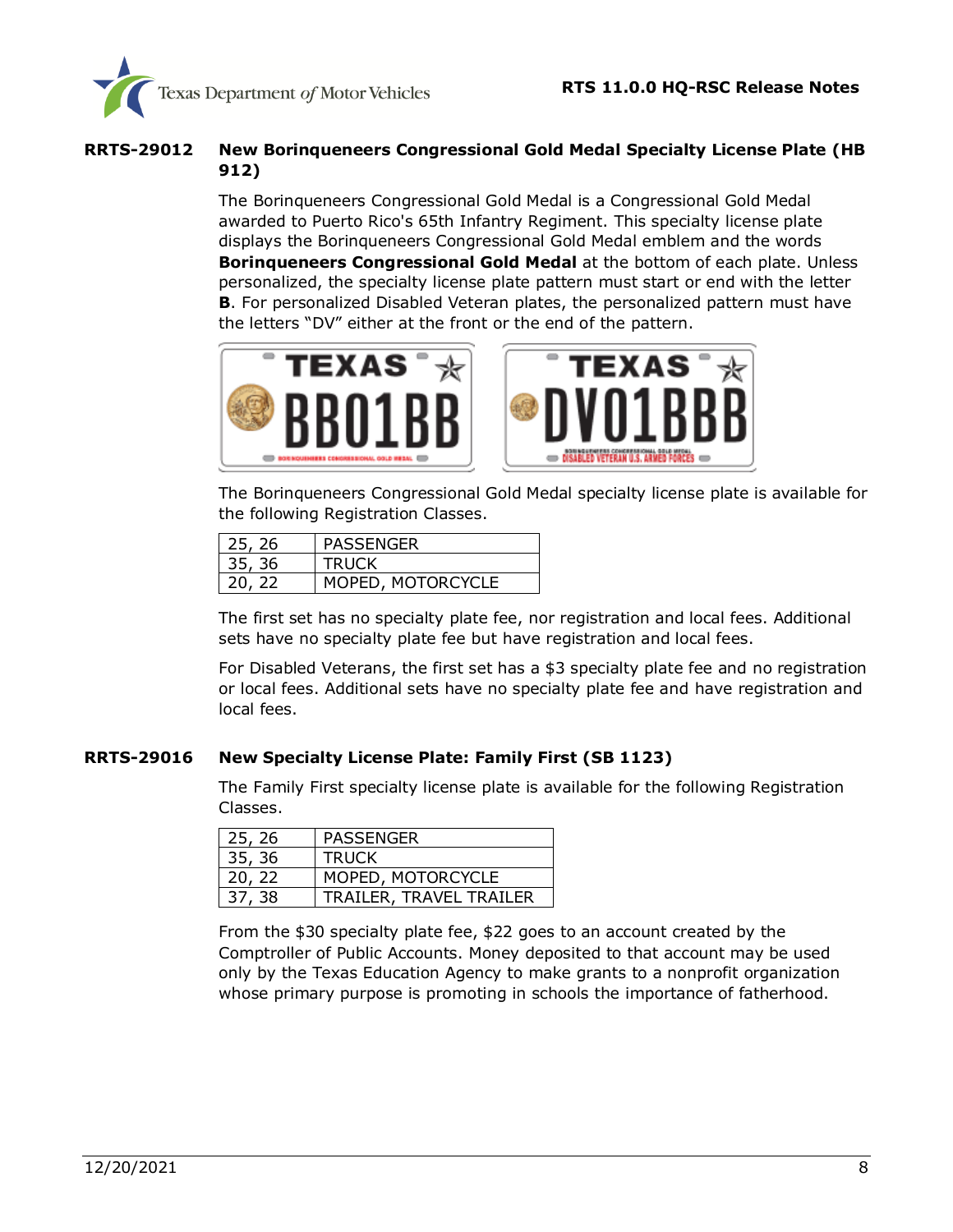

#### <span id="page-8-0"></span>**[RRTS-29018](https://jira.txdmv.gov/browse/RRTS-29018) New Specialty License Plate: Make-A-Wish (HB 1863)**

The Make-A-Wish specialty license plate is available for the following Registration Classes.

| 25, 26 | <b>PASSENGER</b>        |
|--------|-------------------------|
| 35, 36 | TRUCK                   |
| 20, 22 | MOPED, MOTORCYCLE       |
| 37, 38 | TRAILER, TRAVEL TRAILER |

From the \$30 specialty plate fee, \$22 goes to an account created by the Comptroller of Public Accounts. Money deposited to that account may be used only by the Health and Human Services Commission to make grants to a nonprofit organization that has a history of granting wishes to children diagnosed with a critical illness for the purpose of granting those wishes.

#### <span id="page-8-1"></span>**[RRTS-29030](https://jira.txdmv.gov/browse/RRTS-29030) New U.S. Navy Submarine Service (Officer & Enlisted) Specialty License Plate (SB 791)**

The U.S. Navy Submarine Service (Officer & Enlisted) specialty license plates are available for persons who served on a submarine while in the United States Navy. The license plates display the words **U.S. Navy Submarine Service** at the bottom of each plate and include a depiction of the Submarine Warfare insignias on the left side of the plate. The gold insignia is for officers and silver is for enlisted personnel.





The U.S. Navy Submarine Service (Officer & Enlisted) specialty license plate is available for the following Registration Classes.

| 25, 26 | <b>PASSENGER</b>        |
|--------|-------------------------|
| 35, 36 | <b>TRUCK</b>            |
| 20, 22 | MOPED, MOTORCYCLE       |
| 37, 38 | TRAILER, TRAVEL TRAILER |

There is no specialty plate fee, but registration and local fees must be paid.

For Disabled Veterans, the first set has a \$3 specialty plate fee and no registration or local fees. Additional sets have no specialty plate fee and have registration and local fees.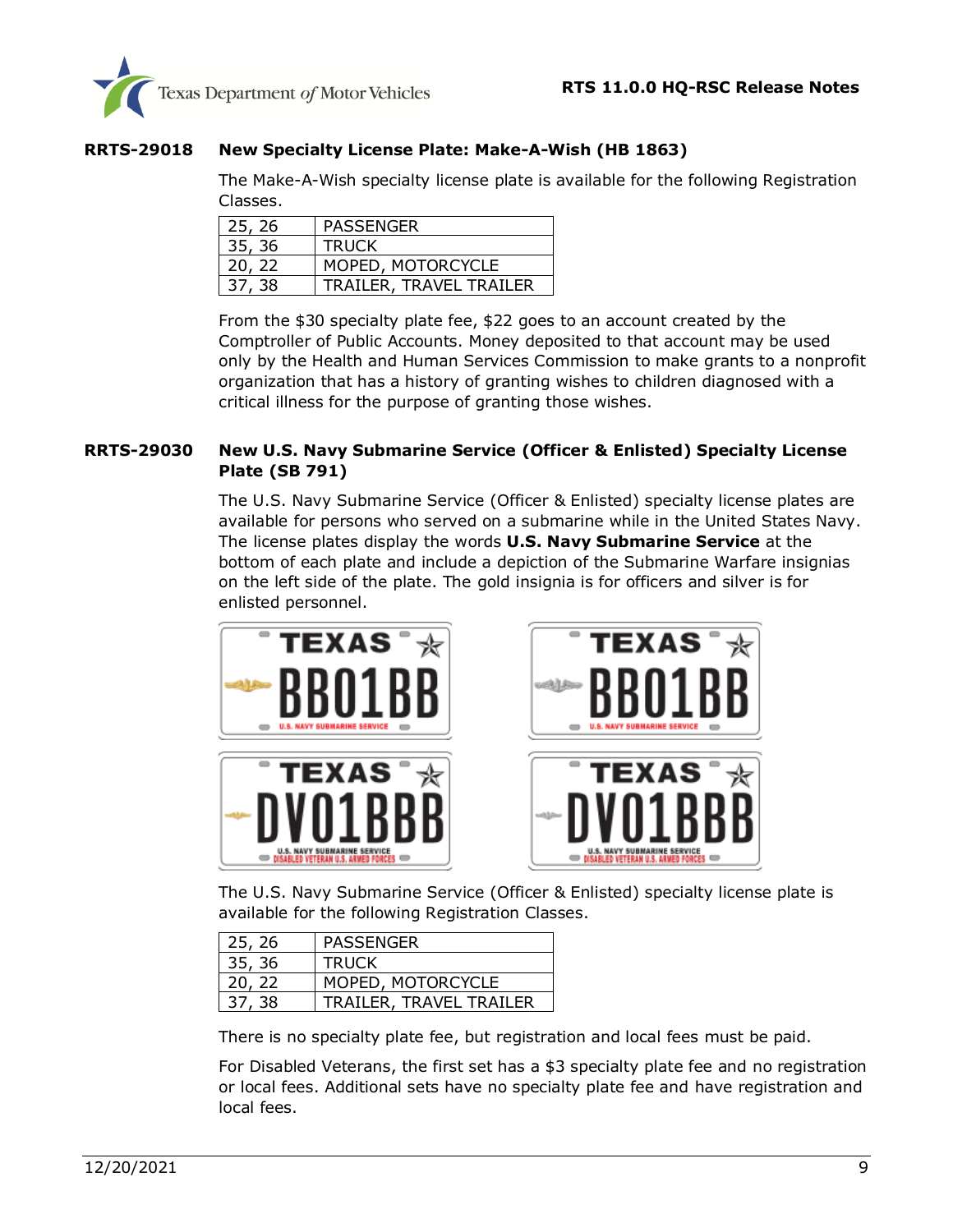

#### <span id="page-9-0"></span>**[RRTS-29669](https://jira.txdmv.gov/browse/RRTS-29669) Added the ISA to Disabled Veteran License Plates (SB 792)**

As a result of SB 792, anyone parking in a disabled parking space must have a license plate or disabled parking placard that features the International Symbol of Access (ISA).

**Previously:** Disabled Veteran license plates do not feature the ISA unless the license plate is personalized, and the \$40 personalization fee is paid.

**Change:** Disabled Veteran license plates can feature the ISA and the personalization fee to obtain the ISA on a Disabled Veteran license plate is no longer required.

Here are two examples of the Disabled Veteran license plate with the ISA:





Beginning on January 1, 2022, motorists with Disabled Veteran license plates wanting to use disabled parking spaces must apply for a disabled parking placard and/or a new Disabled Veteran license plate with ISA if the veteran meets the eligibility requirements. A newly certified Disabled Veteran with a permanent disability status, can request a maximum of two Disabled Veteran ISA license plates and/or parking placards.

Additionally, on January 1, 2022, applicants for a disabled parking placard must get the signature of a medically licensed professional on the application.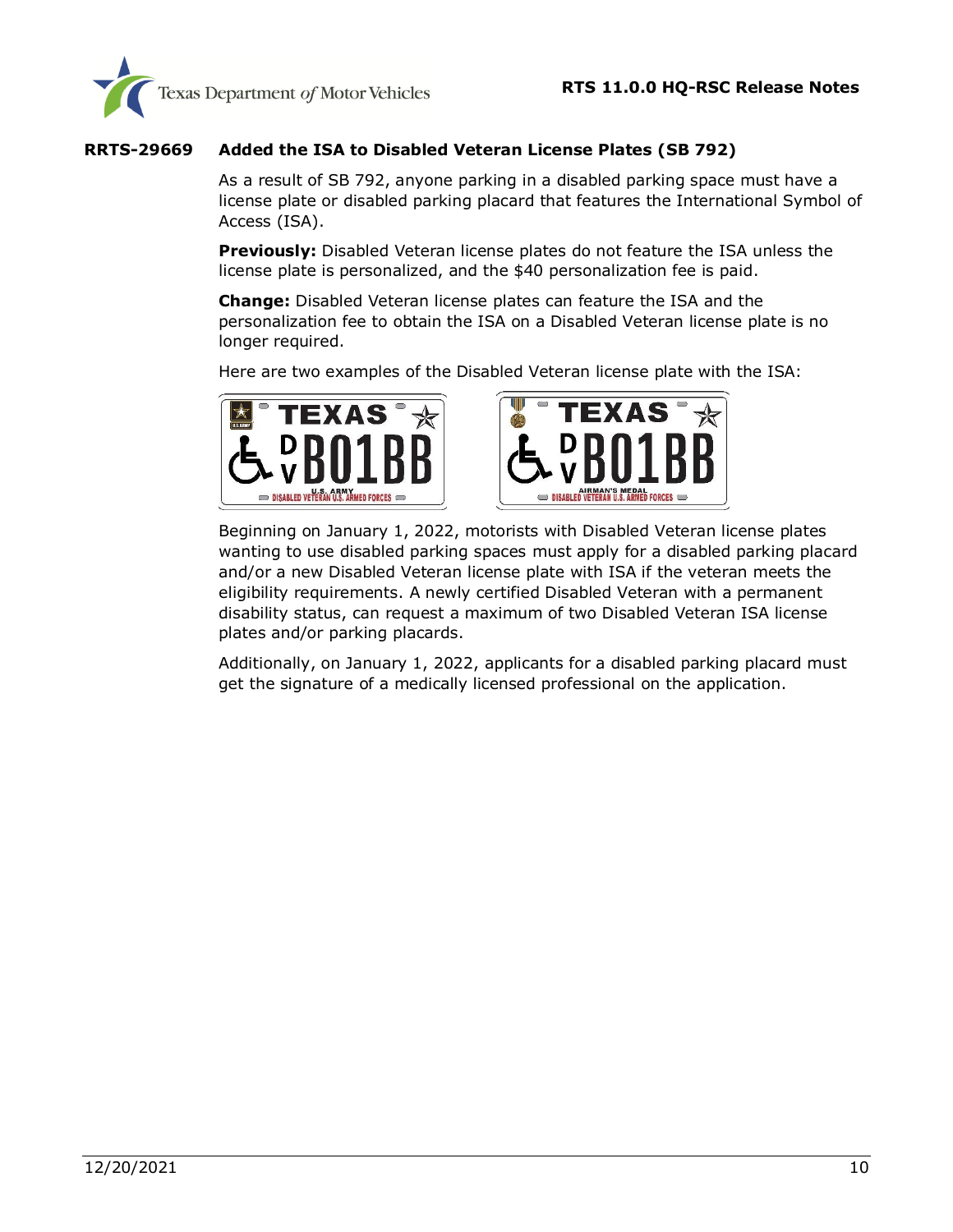

Changes to the **Disabled Person Information** screen (MRG002):

- Added the **Medically Certified** radio button, which must be selected if the customer meets the eligibility requirements to process and issue disabled parking placards.
- Added the **Existing Disabled Veteran ISA Plate** check box, which tracks existing Disabled Veterans who opt for the new DV ISA plate and must be checked for the number of placards to be issued.

|          | Texas Department of Motor Vehicles<br>HELPING TEXANS GO. HELPING TEXAS GROW. |         |                      | <b>REGISTRATION &amp; TITLE SYSTEM</b> |                                                                                                                                                                         |                                                                        |                  |       |                              |                                              |                                          |                                     |
|----------|------------------------------------------------------------------------------|---------|----------------------|----------------------------------------|-------------------------------------------------------------------------------------------------------------------------------------------------------------------------|------------------------------------------------------------------------|------------------|-------|------------------------------|----------------------------------------------|------------------------------------------|-------------------------------------|
| Customer | <b>Miscellaneous</b>                                                         | Reports | <b>Local Options</b> | Accounting                             | Inventory Funds                                                                                                                                                         |                                                                        | Exit             | Help  |                              |                                              |                                          |                                     |
|          | <b>Disabled Person Information MRG022</b>                                    |         |                      |                                        |                                                                                                                                                                         |                                                                        |                  |       |                              |                                              |                                          |                                     |
|          |                                                                              |         |                      |                                        | Applicant ID: 32587400<br>ID Type:<br>Select One:<br>Institution<br>Institution Name:<br><b>Disabled Person:</b><br><b>Eirst Name:</b><br>Middle Initial:<br>Last Name: |                                                                        | Disabled Person  |       | v                            | Address:<br>County No: 2                     | Medically Certified<br>TX                | <b>Newly added</b><br>$U$ USA<br>÷. |
|          |                                                                              |         |                      |                                        | Select Type:<br>Permanent                                                                                                                                               |                                                                        | <b>Temporary</b> |       |                              | Contact Information:<br>E-Mail:<br>Phone No: |                                          |                                     |
|          |                                                                              |         |                      |                                        | Select as Appropriate:<br><b>Existing Disabled Plate</b><br>Number of Plates:                                                                                           | Existing Disabled Veteran Plate<br>Existing Disabled Veteran ISA Plate |                  | Enter | <b>Newly added</b><br>Cancel | Help                                         | NO RECORD FOUND<br>Record Not Applicable |                                     |

To assist in the manufacturing process for the newly designed Disabled Veteran (DV) ISA plates, an exclamation point ("!") is used in the manufactured plate number as a placeholder for the Stacked DV text characters. As a result, you will see **!** in the **Mfg Plate No** field and **DV** in the **Plate No** field on the **Special Plate Information SPL002** screen.



**Plate with Stacked DV Alpha Characters**

|                              | Plate No: 01DV708                           | Owner Name:                    | Owner ID:           |
|------------------------------|---------------------------------------------|--------------------------------|---------------------|
| Plate Age: 0                 | Term: $1$                                   |                                |                     |
|                              | Plate Type: DV 11TH ARMORED CAL REG ISA     | $\checkmark$                   |                     |
|                              | Organization:   DV 11TH ARMORED CAL REG ISA | Owner Address:<br>$\checkmark$ | $\triangledown$ USA |
|                              | Request Type: MANUFACTURE                   | $\checkmark$                   |                     |
| Mfg Plate No: 01!708         | <b>ISA</b>                                  |                                |                     |
| Application Date: 12/03/2021 | Vehicle Wt cannot be >18,000 lbs            |                                | <b>TX</b>           |
| Mfg Request Date: 12/06/2021 |                                             |                                |                     |
| Expires: 11                  | 12022                                       | E-Mail:                        |                     |
| County Of Residence: 2       |                                             |                                |                     |
| <b>Auction Price:</b>        |                                             | Phone No:                      |                     |
|                              |                                             |                                |                     |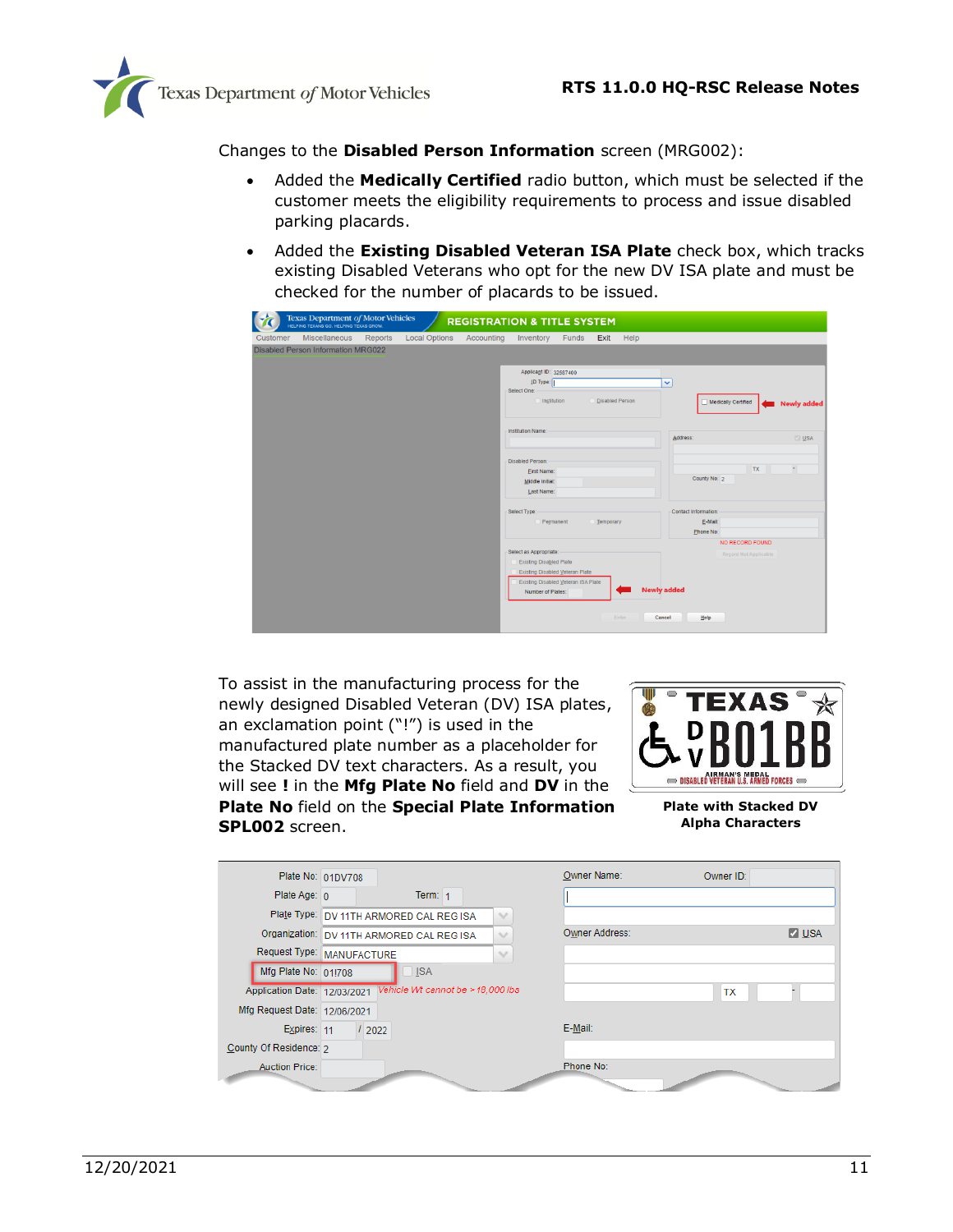

The receipt also indicates the actual and manufactured plate numbers.

| COUNTY, ANDERSE<br>PLATE NO: 01DV708                                                                        | TAC NAME: ROBIN HARPER | EFFECTIVE DATE: 12/03/2021<br>EXPIRATION DATE: 11/2022 TERM: 1 |
|-------------------------------------------------------------------------------------------------------------|------------------------|----------------------------------------------------------------|
| CUSTOMER NAME AND ADDRESS<br>ASDF<br>ASDF<br>ASDF, TX 23423                                                 | EMPLOYEE ID: KHARREL   | TRANSACTION ID:                                                |
| PLATE TYPE: DV 11TH ARMORED CAL REG ISA<br>OPCANIZATION BY 11TH ARMORED CAL REG ISA<br>MFG PLATE NO: 01!708 |                        |                                                                |
|                                                                                                             |                        |                                                                |

#### **[RRTS-29678](https://jira.txdmv.gov/browse/RRTS-29678) Extend Online Renewal to 12 Months Past the Expiration Date (HB 2152)**

**Previously:** Customers could renew the motor vehicle registration up to 9 months past the expiration date of their registration if they have not received a citation.

**Change:** Customers can now renew the motor vehicle registration up to 12 months past the expiration date of their registration if they have not received a citation. Also, if the renewal is within the renewal period for the next annual registration period, the customer may opt to renew for a two-year period.

Customers will have the option to renew for a one-year or two-year registration period; registration and local county fees will be doubled for a two-year renewal but only one Processing and Handling (P&H) Fee will be charged because one registration sticker will be printed/issued.

### <span id="page-11-0"></span>Cognos Enhancements in RTS POS 11.0

#### <span id="page-11-1"></span>**[COG-535](https://jira.txdmv.gov/browse/COG-535) Updated the EFT Remittances New Order Vendor Specialty Plates Report**

To better display the two-county commission components, the following changes were made to the EFT Remittances New Order Vendor Specialty Plates report:

- The eighth column heading is now **Plate Fee TxDMV Fund Adm. Cost**
- The ninth column heading is now **Plate Fee County Comm.**, which displays the values in the **Quantity** column multiplied by \$0.50.
- The new twelfth column is now **Pers. Fee County Comm.**, which displays the EFT remittance amount minus the amount displayed in the **Plate Fee County Comm.** column.